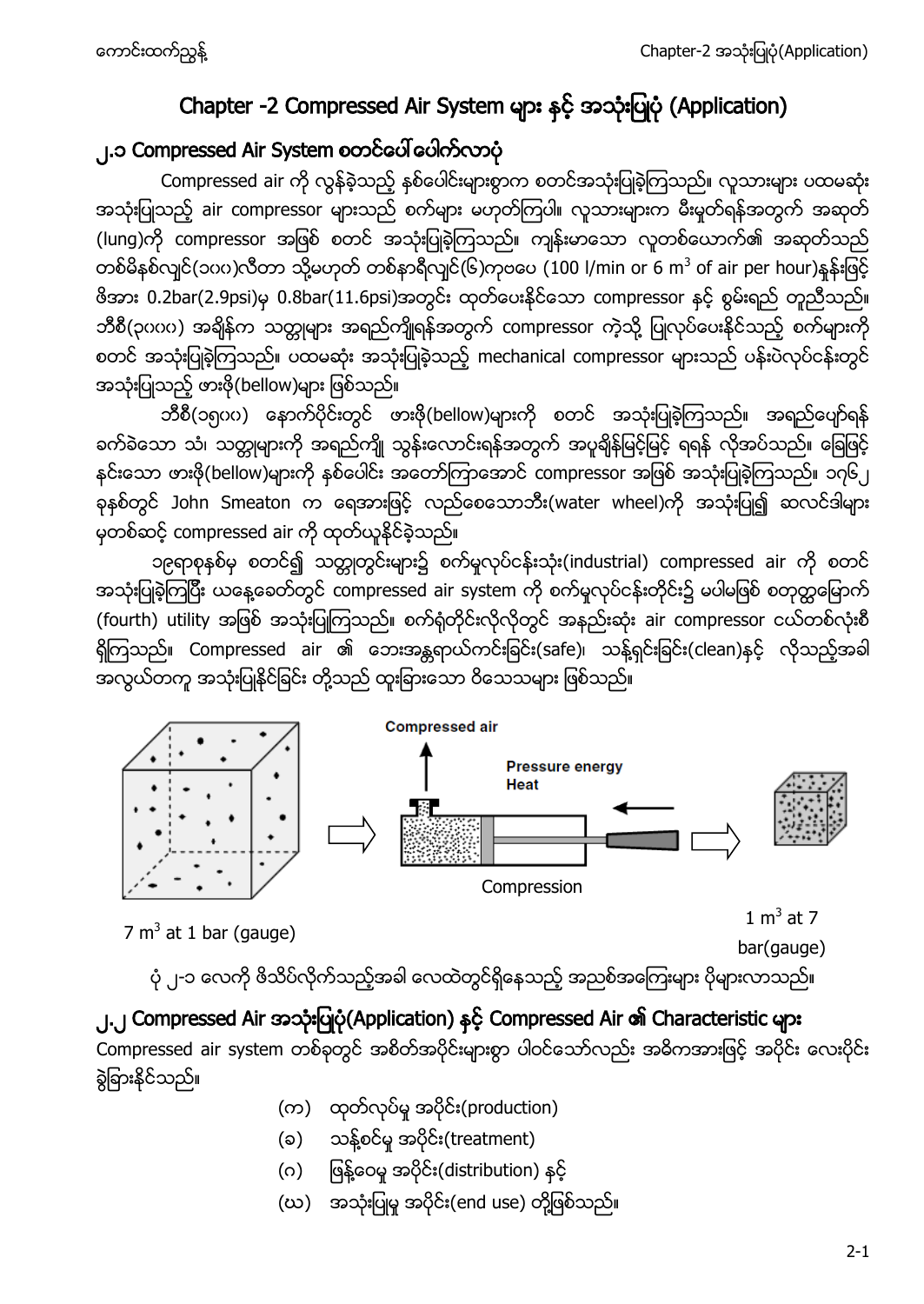အမျိုးမျိုးသော air compressor များသည် ထုတ်လုပ်မှုအပိုင်း(production)တွင် ပါဝင်ကြသည်။ Air Compressor မှထွက်လာသော compressed air များတွင် ရေနိးရေငွေ့(moisture)များ၊ ချောဆီ(oil)များ နှင့် ဖုန်၊ အမှုန်၊ အမှိုက် အမျိုးမျိုး ပါဝင်နေသောကြောင့် သန့်စင်ပေးရန်(treatment လုပ်ပေးရန်) လိုအပ်သည်။ စစ်ထုတ်ခြင်း(filter)၊ ခြောက်သွေ့အောင်လုပ်ခြင်း(drying)၊ ရေများကိုစွဲထုတ်ခြင်း(water separation) တို့သည် သန့်စင်မှုအပိုင်း(treatment)၏ အဓိက လုပ်ငန်းများ ဖြစ်သည်။



ပုံ ၂-၂ Compressed Air System တစ်ခုကို အပိုင်း လေးပိုင်းခွဲ၍ ဖော်ပြထားပုံ ဖြစ်သည်။

Compressed air သိုလှောင်ကန်(storage tank)သည် ထုတ်လုပ်မှုအပိုင်း(production) နှင့် သန့်စင်မှု အပိုင်း(treatment) တို့တွင် မရှိမဖြစ် ပါဝင်သည်။



ပုံ ၂-၃ ယနေ့ခေတ်တွင် တွေ့ မြင်နိုင်သည့် compressed air system တစ်ခုကို ဖော်ပြထားသည်။

စက်ရုံ၊ အလုပ်ရုံများတွင် အသုံးပြုနေသည့် utilities system များအနက် လျပ်စစ်ဓာတ်အား (electricity)၊ သဘာဝဓာတ်ငွေ့(natural gas) နင့် ရေ(water) တို့ပြီးလျင် compressed air ကို လေးခုမြောက် (fourth) utility အဖြစ် သတ်မှတ်ခေါ်ဆိုကြပြီး ဈေးအကြီးဆုံး နှင့် ကုန်ကျစရိတ်အများဆုံး utility system ဖြစ်သည်။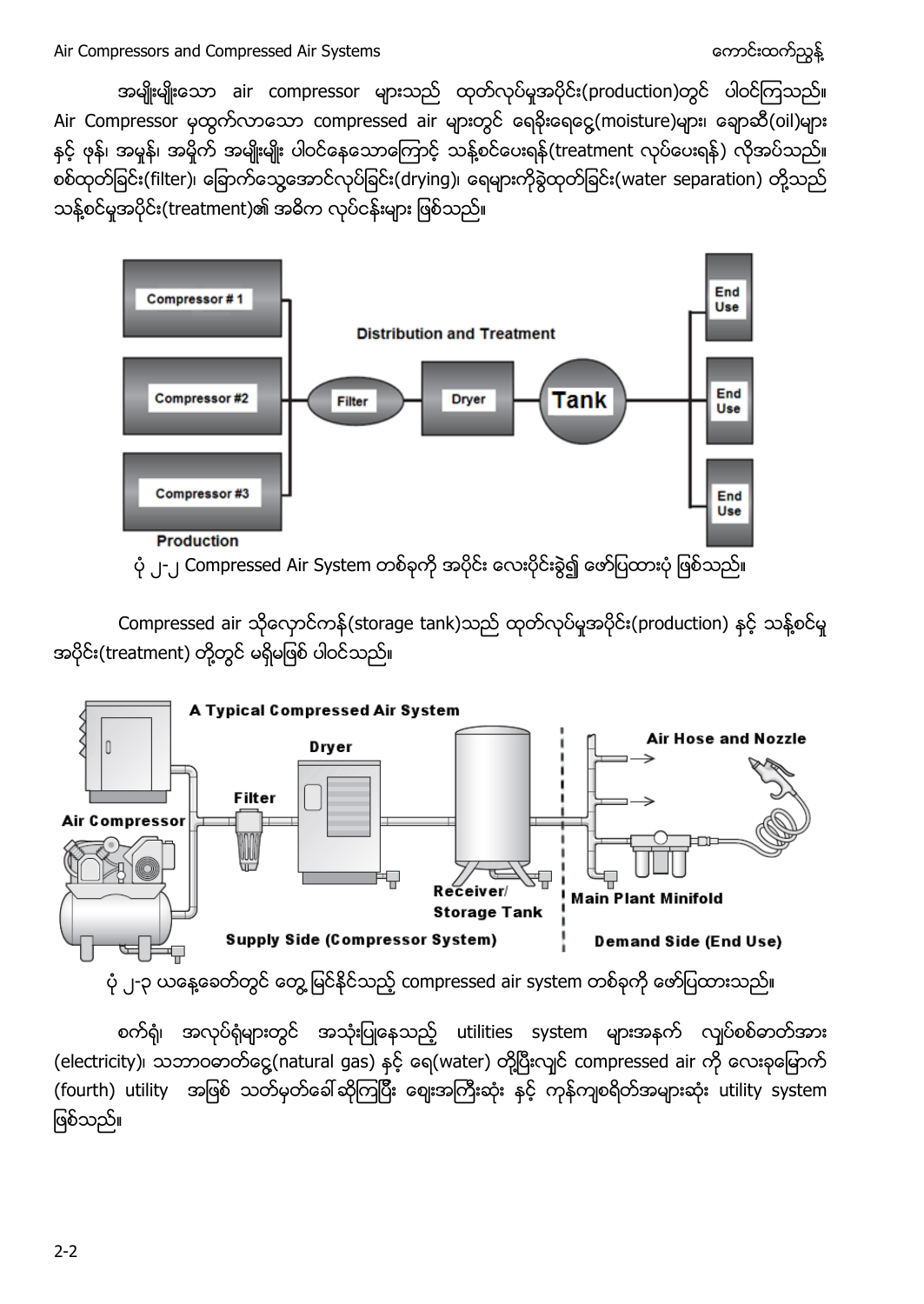Compressed air ကို အောက်ပါ လုပ်ငန်းများတွင် မရှိမဖြစ်အသုံးပြုကြသည်။

- (၁) လေယာဉ်ပျံ အင်ဂျင်များ စတင်မောင်းရန်(နိုးရန်) အတွက်
- (၂) Pneumatic powered weapons air gun များ အတွက်
- (၃) Pneumatics system များတွင် pressurized gases အဖြစ် ကိရိယာ(tool)များကို မောင်းရန် အတွက်
- (၄) ပစ္စည်းများ သယ်ပို့ရန် အတွက်(vehicular transportation)
- (၅) လူနာများ နင့် ရေငုပ်သမားများအသက်ရှူရန် အတွက်(scuba diving for breathing and to inflate buoyancy devices.)
- (၆) အီလက်ထရောနစ် အစိတ်အပိုင်းများ(electronic components) သန့်စင်ခြင်း နှင့် တပ်ဆင်ခြင်း (assemblies) ပြုလုပ်ရန် အတွက် (အီလက်ထရောနစ် အစိတ်အပိုင်းများ(electronic components)ကို ရေဖြင့်ဆေးကြော သန့်စင်ရန် မဖြစ်နိုင်သောကြောင့် ဖြစ်သည်။ )
- $(0)$  မီးရထား ဘရိတ်များ အတွက်(railway braking systems)
- (၈) မော်တော်ကား ဘရိတ်များ အတွက်(road vehicle braking systems)
- (၉) ကြီးမားသော ဒီဇယ်အင်များ စတင်မောင်းရန် (နိုးရန်) အတွက်
- (၁၀) ကစားစရာ လေသေနတ်များတွင် အသုံးပြုရန် အတွက်
- (၁၁) လေဖြင့်မောင်းသော ကိရိယာများ(air tools)အတွက် အသုံးပြုသည်။

ကုန်ထုတ်လုပ်သည့် စက်ရုံအလုပ်ရုံများ(manufacturing plants)အားလုံး၏ ဂုရု%ကျော်သည် compressed air ကို အသုံးပြုကြသည်။

ယနေ့လည်ပတ်နေသော compressed air system များ၌ လက်ရှိ အသုံးပြုနေသည့် စွမ်းအင် ပမာဏမှ အနည်းဆုံး ၂၀% မှ အများဆုံး ရုပ% အထိ စွမ်းအင်သုံးစွဲမှု သက်သာအောင်(energy saving ဖြစ်အောင်) ပြုလုပ်နိုင်သည်။ တစ်နည်းအားဖြင့် compressed air system များ အားလုံးနီးပါးသည် လိုအပ်သည့် စွမ်းအင်ပမာကထက် အနည်းဆုံး ၂၀% ပို၍ သုံးစွဲနေသည်။

Compressed air ကို စွမ်းအင်ပုံစံတစ်မျိုး(form of energy)အဖြစ် မှတ်ယူနိုင်သည်။ လျင်မြန်မှု (speed)၊ စွမ်းအား(power)၊ တိကျမှု(precision) နင့် ဘေးကင်းလုံခြုံမှု(safe handling) စသည်တို့ အားလုံး တစ်ပြိုင်နက် လိုအပ်သည့်နေရာများတွင် compressed air သည် အသင့်တော်ဆုံး နှင့် အကောင်းဆုံး ဖြစ်သည်။ ထိုအချက်များကြောင့် compressed air ကို မည်သည့် စွမ်းအင်မျိုးနှင့်မျှ အစားထိုးနိုင်ခြင်း မရှိပေ။

ပုံမှန်အားဖြင့် လက်တွေ့တွင် compressed air system များသည် လိုအပ်သည့် စွမ်းအင်(energy) ထက် ပို၍ သုံးစွဲလေ့ရှိ ကြသည်။ အောက်ပါ Life Cycle Costing(LCC)ပုံအရ သက်တမ်း တစ်လျောက်လုံး အတွက် တွက်လျင် စွမ်းအင်(energy)အတွက် ကုန်ကျစရိတ်သည် compressed air system တစ်ခု၏ ကုန်ကျ စရိတ်ထဲတွင် အများဆုံးဖြစ်သည်။

| အသုံးပြုနိုင်သည့် compressed air ပမာဏ         | %       |
|-----------------------------------------------|---------|
| စက်ဖိုး နှင့် တပ်ဆင်ခ(investment costs)       | ၁၅%     |
| ပြုပြင်ထိန်းသိမ်းခ(maintenance cost)          | ၆%      |
| အပူအဖြစ်ဆုံးရှုံးသွားသည့် ပမာဏ(heat losses)   | $9\%$   |
| တစ်ခြားသော ဆုံးရှုံးမှုများ(losses in system) | $.19\%$ |



၂-၄ Life Cycle Costing (LCC)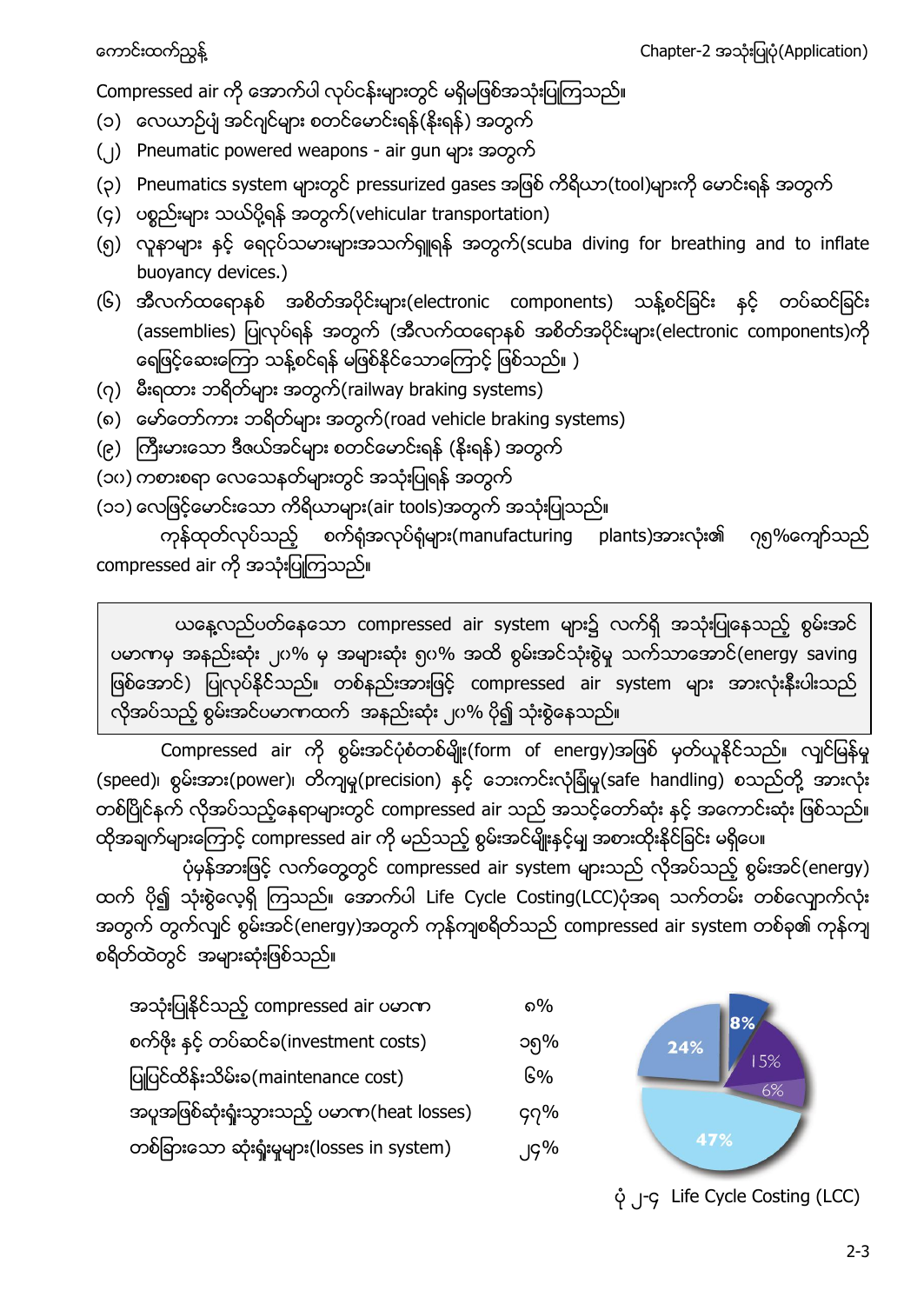$\dot{\varphi}$ (၂-၄)တွင် ဖော်ပြထားသည့် pie chart သည် compressed air system တစ်ခု၏ Life Cycle Costing(LCC) ဖြစ်သည်။ Compressed air system တစ်ခု၏ သက်တမ်း တစ်လျောက်လုံးအတွက် ကုန်ကျမည့် စရိတ်များကို pie chart ဖြင့် ဖော်ပြထားသည်။ Life Cycle Costing(LCC)တွက်ရာတွင် အောက်ပါအချက်များကို အခြေခံ၍ တွက်ယူထားသည်။ Compressor ၏ power သည် 160kW ဖြစ်ပြီး တစ်နှစ်လျင် နာရီ(၄၀၀၀) မောင်းသည်။ သက်တမ်း(၁၅)နှစ် ခံသည်။ စက်တန်ဖိုးနှင့် တပ်ဆင်ခသည် ထို(တွက်ချက်သည့်)အချိန်က .<br>စျေးနူန်းဖြစ်သည်။ ပြုပြင် ထိန်းသိမ်းခအတွက် တစ်နှစ်လျင် ၅% တိုးသည်။ လျပ်စစ်ဓာတ်အားခသည်  $0.06\varepsilon$ /kWh နူန်း ဖြစ်သည်။ အတိုးနူန်းသည် တစ်နှစ်လျင် ၁၀% ဖြစ်သည်။



ပုံ ၂-၅ စက်မှုလုပ်ငန်းသုံး(industrial) compressed air system တစ်ခုကိုဖော်ပြထားပုံ

တစ်နာရီလျင် သို့မဟုတ် တစ်နေ့လျင် ကုန်ကျမည့် စွမ်းအင်စရိတ်(energy cost)သည် အနည်းငယ်မျဖြစ် သော်လည်း compressed air system ၏ သက်တမ်း(၁၅)နစ် အတွက် အလွန်များသောကြောင့် energy efficient ဖြစ်သည့် compressed air system မျိုးကို ရွေးချယ်သင့်သည်။ ဒီဇိုင်း လုပ်သင့်သည်။

အချို့သော နေရာ(application)များတွင် compressed air စွမ်းအား၊ လျပ်စစ်ဓာတ်အား(electricity) နှင့် ဟိုက်ဒရောလစ်အား(hydraulic) တို့ကို အဆင်ပြေသလို လဲလှယ် အသုံးပြုနိုင်သည်။ Compressed air ထုတ်လုပ်ရန်အတွက် ကုန်ကျစရိတ်သည် အခြားသော လျပ်စစ်ဓာတ်အား(electricity) နင့် ဟိုက်ဒရောလစ်အား (hydraulic)တို့ထက်စာလျင် အလွန်များသည်။

သို့သော် လျင်မြန်မှု(speed)၊ စိတ်ချရမှု(reliability)၊ တိကျမှု(precision)တို့တွင် compressed air ကို မည်သူမျ မမှီနိုင်။ လျင်မြန်မှု(speed)၊ တိကျမှု (precision) နှင့် လိုသလို ပြောင်းလဲနိုင်မှု(flexibility) စသည့် အားသာချက်များကြောင့် compressed air သည် စက်မှုလုပ်ငန်းများ၊ စက်ရုံ၊ အလုပ်ရုံများတွင် မရှိမဖြစ် လိုအပ်သည့် utility တစ်မျိုး ဖြစ်သည်။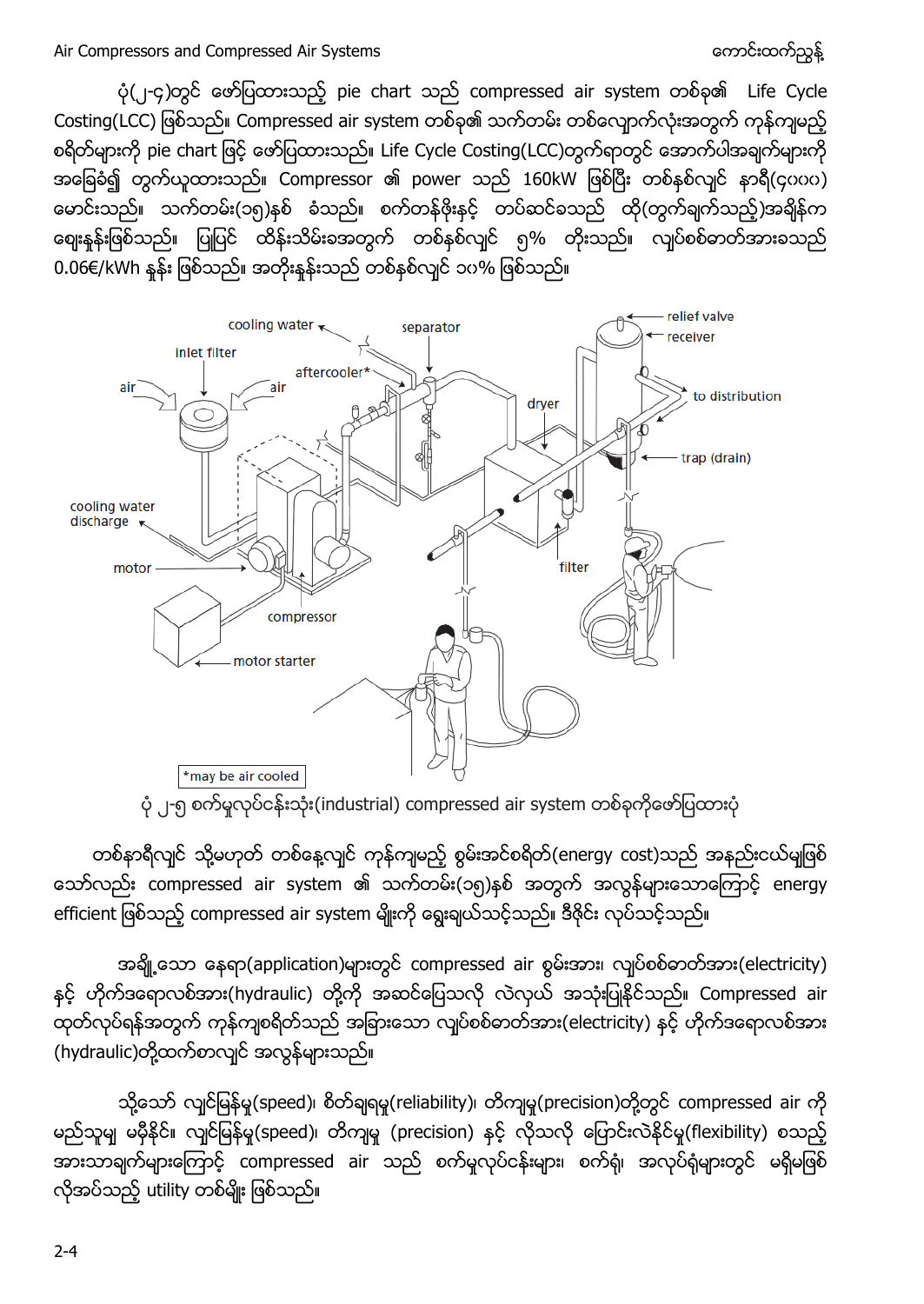စက်မှုလုပ်ငန်းများတွင် compressed air system ကို နည်းအမျိုးမျိုးဖြင့် အသုံးပြုသော်လည်း အဓိက အားဖြင့် နှစ်မျိုး ခွဲခြားနိုင်သည်။

- (၁) စက်မှုလုပ်ငန်းများ၏ process များတွင် အသုံးပြုခြင်း နှင့်
- (၂) လေဖြင့်မောင်းသော(tool)များ နှင့် pneumatic actuator များကို မောင်းရန်အတွက် energy medium .<br>အဖြစ် အသုံးပြုခြင်း တို့ဖြစ်သည်။

လွန်ခဲ့သည့် နှစ်ပေါင်းများစွာက စတင် အသုံးပြုခဲ့သည့် compressed air သည် ယခုအချိန်၌ နည်းပညာများ တိုးတက်လာမှုကြောင့် compressed air ထုတ်လုပ်ရန် လိုအပ်သည့် စွမ်းအင်ပမာဏကို လျော့ချ နိုင်သည်။ တစ်နည်းအားဖြင့် energy efficient ဖြစ်လာသည်။

| အမျိုးအစား     | အသုံးပြုပုံ (Applications)                                   |  |  |  |
|----------------|--------------------------------------------------------------|--|--|--|
|                | • Hospital air systems(လူနာများ အသက်ရှူရန်)                  |  |  |  |
| Breathing air  | • Scuba diving(ရေငုပ်သမားများ အသက်ရှူရန်)                    |  |  |  |
|                | • Respirators(ဆေးမှုတ်သမားများ အသက်ရျုရန်)                   |  |  |  |
| Process air    | • Food and pharmaceutical processes(စားသောက်ကုန်နှင့်ဆေးဝါး) |  |  |  |
|                | • Electronics(အီလက်ထရောနစ်)                                  |  |  |  |
|                | • Laboratories(စမ်းသပ်ခန်းများ)                              |  |  |  |
| Instrument air | • Paint spraying(ဆေးမှတ်လုပ်ငန်း)                            |  |  |  |
|                | • Powder Coating(ဆေးမှုတ်လုပ်ငန်း၊ ဆေးရောင်တင်ခြင်း)         |  |  |  |
|                | • Climate control(control လုပ်ရန်)                           |  |  |  |
| Plant air      | · Tools(eg pneumatic drills, high speed drills, etc)         |  |  |  |
| Power          | · Mines, construction sites, etc                             |  |  |  |

Compressed Air

- (က) "Working Air" သို့မဟုတ် "Energy Air" အဖြစ် လည်းကောင်း၊
- (ခ) "Active Air" အဖြစ် လည်းကောင်း၊
- (ဂ) <sup>"</sup>Process Air" အဖြစ် လည်းကောင်း၊
- (ဃ) "Industrial Vacuum" အဖြစ် လည်းကောင်း ပုံစံ အမျိုးမျိုးဖြင့် အသုံးပြုကြသည်။

# ၂.၂.၁ Working Air သို့မဟုတ် Energy Air

Compressed air ကို "Working Air" သို့မဟုတ် "Energy Air"အဖြစ် compressed air ဆလင်ဒါများ၊ air engine နှင့် compressed air valve များဖြင့်တွဲ၍ အသုံးပြုကြသည်။ လျင်မြန်မှု(speed) ၊ စိတ်ချရမှု (reliability)၊ တိကျမှု(precision)စသည့် အားသာချက်များကြောင့် အရေးပါသောနေရာမှ ပါဝင်သည်။ ကားထုတ် လုပ်ငန်း(automation industry)တွင် pneumatics system အဖြစ် နစ်ပေါင်းများစွာကတည်းက တည်ရှိခဲ့ပြီး နှစ်စဉ်သုံးစွဲမှု(၁၀)ရာခိုင်နူန်းခန့် ပိုမိုများပြားလာသည်။

# ၂.၂.၂ Active Air

ပစ္စည်းများ၊ အရာဝတ္တုများ တစ်နေရာမှ တစ်နေရာသို့ သယ်ပို့ရန်အတွက် transport medium အဖြစ် အသုံးပြုသည့် လုပ်ငန်းများတွင် compressed air ကို "Active Air" ဟု သတိမှတ်ခေါ် ဆိုသည်။ Air bearing သည် compressed air ၏ အားသာချက်များမှ အကောင်းဆုံးသောဉပမာ ဖြစ်သည်။ ဂြိုလ်တု (satellite) များနှင့် ဆက်သွယ်ရန်အတွက်သုံးသော လေဆာ(laser gun)သည် ဂြိုလ်တု(satellite)နှင့် ချိန်သားကိုက်ရန် တစ်ဒီဂရီ၏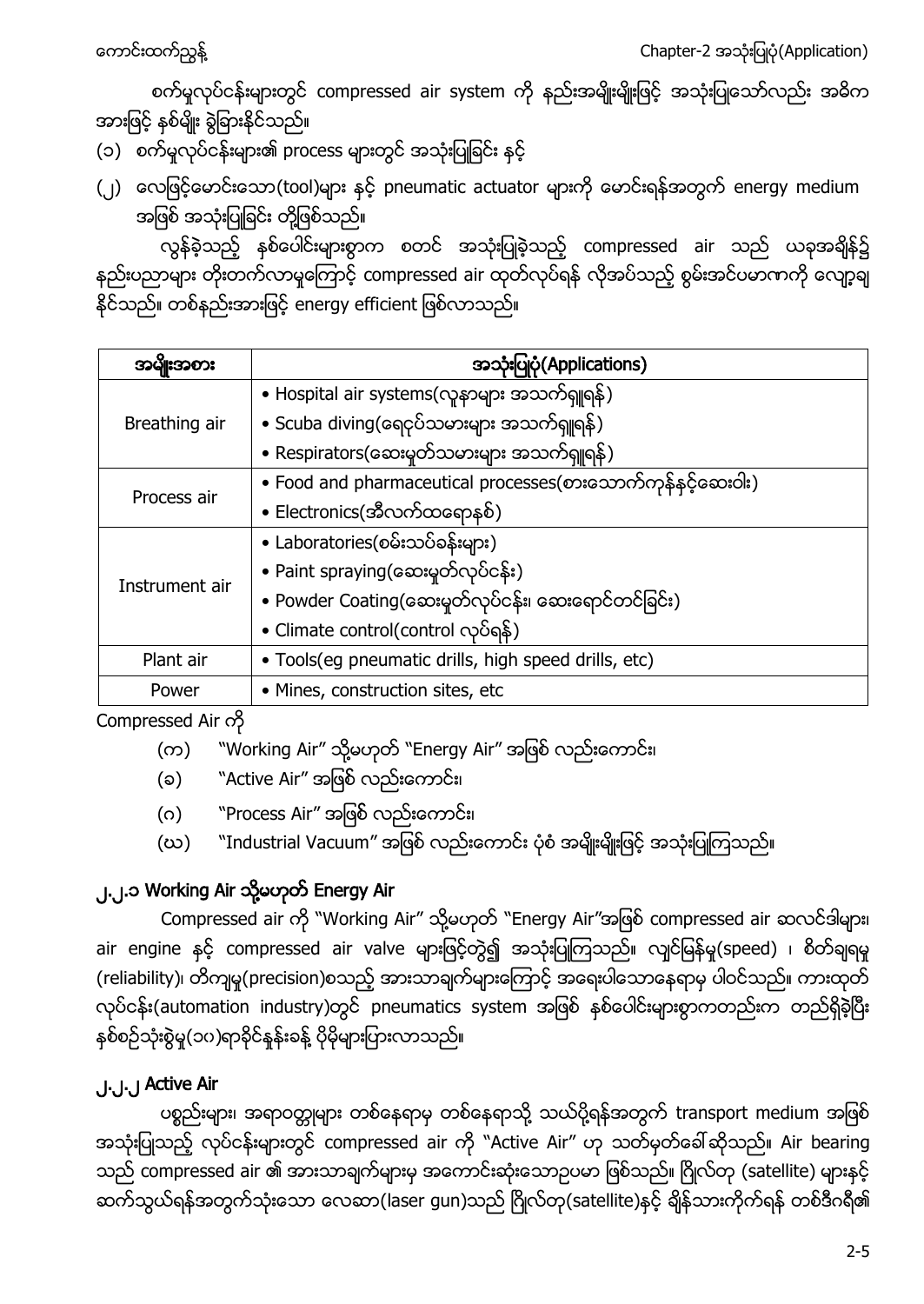အပုံ(၃၆၀၀)ပုံလျင် (၁)ပုံအထိ တိကျရန် လိုသည်။ ထို gun များကို လေကူရှင်(air cushioned) သို့မဟုတ် လေဘယ်ရင်(air bearing)အပေါ်တွင် တင်၍ လိုအပ်သည့် တိကျမှု(accuracy)၊ လိုအပ်သည့် movement ရအောင် တုန်ခါခြင်း(vibration) လုံးဝမဖြစ်ပေါ် စေပဲ လိုအပ်သည့်နေရာသို့ ရောက်အောင် အတိအကျ ရွှေ့နိုင် သည်။ Compressed air မပါဝင်ဘဲ ထိုကဲ့သို့ အဆင့်မြင့်နည်းပညာနှင့် ဆန်းကျယ်သော ကိရိယာမျိုး မဖြစ်ပေါ် နိုင်ပေ။

### ၂.၂.၃ Process Air

Compressed air သည် process များတွင် တိုက်ရိုက် ပါဝင်နေသည့်အခါ၊ process medium ဖြစ်နေသည့် အခါမျိုးတွင် ``Process Air" ဟုခေါ် ဆိုသည်။ အခြောက်ခံသည့် လုပ်ငန်းများ(drying process) နှင့် တြီး ကြောင်းလုပ်ငန်းများ(fermentation processes)တွင် compressed air ကို "Process Air" အဖြစ် အသုံးပြုသည်။

### ၂.၂.၄ Industrial Vacuum

Industrial vacuum နည်းပညာများသည် compressed air နှင့် အပြန်အလှန် ဆက်သွယ် နေသည်။ Industrial vacuum ကို အသုံးပြု၍ ပစ္စည်းများ ထုပ်ပိုးခြင်းလုပ်ငန်း(packing)၊ အခြောက်ခံခြင်း(dry)၊ လေးလံသည့် ပစ္စည်းများကို ချီမခြင်း(hoist လုပ်ခြင်း) နှင့် နေရာချခြင်း(position လုပ်ခြင်း)တို့ ပြုလုပ်နိုင်သည်။ စက်မှုလုပ်ငန်းများတွင် compressed air ကို နည်းအမျိုးမျိုးဖြင့် အသုံးပြုကြပုံကို အောက်တွင် ဖော်ပြထားသည်။

| စက်မှုလုပ်ငန်းများ                      | Compressed Air ကို အသုံးပြုသည့်နည်းများ                            |  |  |  |
|-----------------------------------------|--------------------------------------------------------------------|--|--|--|
| အထည်အလိပ်လုပ်ငန်း                       | Conveying, clamping, tool powering, controls and actuators,        |  |  |  |
| (Apparel)                               | automated equipment                                                |  |  |  |
| ကားထုတ်လုပ်ငန်း                         | Tool powering, stamping, control and actuators,<br>forming,        |  |  |  |
| (Automotive)                            | conveying                                                          |  |  |  |
| ဓာတုပစ္စည်းထုတ်လုပ်ခြင်း<br>(Chemicals) | Conveying, controls and actuators                                  |  |  |  |
| စားသောက်ကုန်လုပ်ငန်း                    | Dehydration, bottling, controls and actuators,<br>conveying,       |  |  |  |
| (Food)                                  | spraying coatings, cleaning, vacuum packing                        |  |  |  |
| ပရိဘောဂလုပ်ငန်း                         | Air piston powering, tool powering, clamping, spraying, controls   |  |  |  |
| (Furniture)                             | and actuators                                                      |  |  |  |
| ကုန်ထုတ်လုပ်ငန်း                        | Clamping, stamping, tool powering and cleaning, control and        |  |  |  |
| (Manufacturing)                         | actuators                                                          |  |  |  |
| သစ်လုပ်ငန်း                             | Sawing, hoisting, clamping, pressure treatment, controls and       |  |  |  |
| (Lumber and Wood)                       | actuators                                                          |  |  |  |
| သတ္တုပစ္စည်းထုတ်လုပ် ခြင်း              | Assembly station<br>powering, tool<br>powering,<br>controls<br>and |  |  |  |
| (Metals Fabrication)                    | actuators, injection molding, spraying                             |  |  |  |
| ရေနံချက်လုပ်ငန်း(Petroleum)             | Process gas compressing, controls and actuators                    |  |  |  |
| သံရည်ကျိုလုပ်ငန်း                       | Vacuum melting, controls and actuators, hoisting                   |  |  |  |
| (Primary Metals)                        |                                                                    |  |  |  |

Industrial Sector Uses of Compressed Air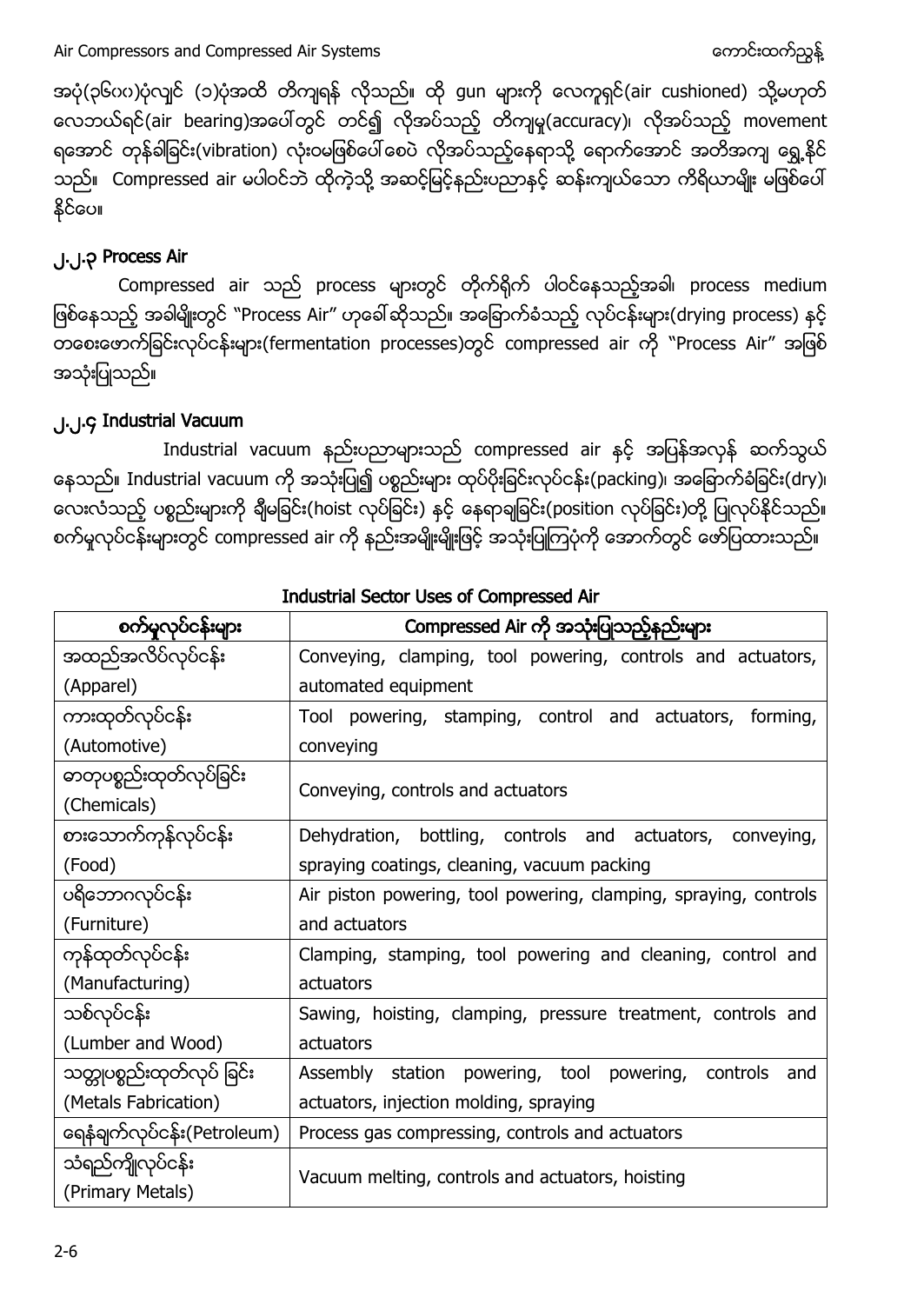| စက္ကူနင့်ပျော့ဖတ်လုပ်ငန်း<br>(Pulp and Paper) | Conveying, controls and actuators                              |
|-----------------------------------------------|----------------------------------------------------------------|
| ရာဘာနင့်ပလပ်စတစ်                              | Tool powering, clamping, controls and actuators, forming, mold |
| (Rubber and Plastics)                         | press powering, injection molding                              |
| ကျောက်နင့်ဖန်ထည်များ                          | Conveying, blending, mixing, controls and actuators, glass     |
| (Stone, Clay, and Glass)                      | blowing and molding, cooling                                   |
| ချည်မျင်နှင့်အထည်လုပ်ငန်း                     | Agitating liquids, clamping, conveying, automated equipment,   |
| (Textiles)                                    | controls and actuators, loom jet weaving, spinning             |

# ၂.၃ အသုံးပြုပုံကိုလိုက်၍ ဇိအားပမာကကွဲပြား ခြင်း

အသုံးပြုပုံကိုလိုက်၍ compressed air ၏ ဖိအား(pressure) လိုအပ်ချက် မတူညီကြပေ။ ထို့ကြောင့် compressed air system များ၏ ဖိအားအဆင့်(pressure range)ကို ခွဲခြား သတ်မှတ်ရန် လိုအပ်သည်။ Compressed air system များကို ဖိအားအဆင့်(pressure range)အပေါ်တွင် အခြေခံ၍ အောက်ပါအတိုင်း ခွဲခြား သတ်မှတ်နိုင်သည်။

- (၁) Vacuum and blower application (2 bar ထက်နည်းလျင်)
- (၂) Low pressure application (2 bar မှ 2.5 bar အတွင်း)
- (၃) Standard pressure application (7.0 bar မကျော်လျင်) နင့်
- (၄) High pressure application (7 bar ထက်များလျင်) တို့ဖြစ်သည်။

# ၂.၃.၁ Vacuum နှင့် Blower Application

Vacuum နှင့် Blower application ၏ ဖိအားအဆင့်(pressure range)သည် သာမန်လေဟာနယ် (vacuum)မှ 1 bar ခန့် အတွင်းတွင် ဖြစ်သည်။ Rotary valve ၊ vacuum pumps နှင့် rotary piston blowers တို့ကို အသုံးပြုနိုင်သည်။ Compressed air ကို အသုံးပြု၍ industrial vacuum ပြုလုပ်နိုင်သည်။ ထိုသို့ compressed air ကို အဆင့်နိမ့်၍ အသုံးပြုခြင်းကြောင့် စွမ်းအင် လေလွင့်မှုဖြစ်စေသည်။ (တစ်နည်းအားဖြင့် မမှန်ကန်သည့် အသုံးပြုခြင်းမျိုးဖြစ်သည်။) Industrial vacuum ကို vacuum pump ဖြင့် ပြုလုပ်နိုင်သည်။

# ၂.၃.၂ <sup>8</sup>အားနိမ့်နိမ့်သာလိုသည့် လုပ်ငန်းများ(Low Pressure Application)

ဖိအားနိမ့်နိမ့်သာလိုသည့် လုပ်ငန်းများ(low pressure application)တွင် အသုံးပြုသည့် pressure range သည် 2 bar မှ 2.5 bar အတွင်းဖြစ်သည်။ Rotating positive-displacement compressor များ၊ turbo compressor များကို အသုံးပြုနိုင်သည်။ တစ်ခါတစ်ရံတွင် ဖိအားနိမ့်နိမ့်သာ လိုအပ်သည့်လုပ်ငန်း(low pressure application)များ အတွက် compressed air ကို 7 bar grid လိုင်းမှ ယူသုံးလေ့ရှိသည်။ ဖိအား 7 bar ရှိသော compressed air ကို 2.5 bar အထိ ရောက်အောင် လျော့ချ၍ အသုံးပြုခြင်းကြောင့် စွမ်းအင် ဖြုန်းတီးရာရောက် သည်။

# ၂.၃.၃ <sup>8</sup>အားအသင့်အတင့်သာလိုသည့် လုပ်ငန်းများ (Standard Pressure Application)

ဗိအား(pressure) 7.0 bar ကို standard pressure application အဖြစ် သတ်မှတ်သည်။ စက်မှုလုပ်ငန်း၊ ကုန်ထုတ် လုပ်ငန်းများတွင် အသုံးအများဆုံး ဖြစ်သည်။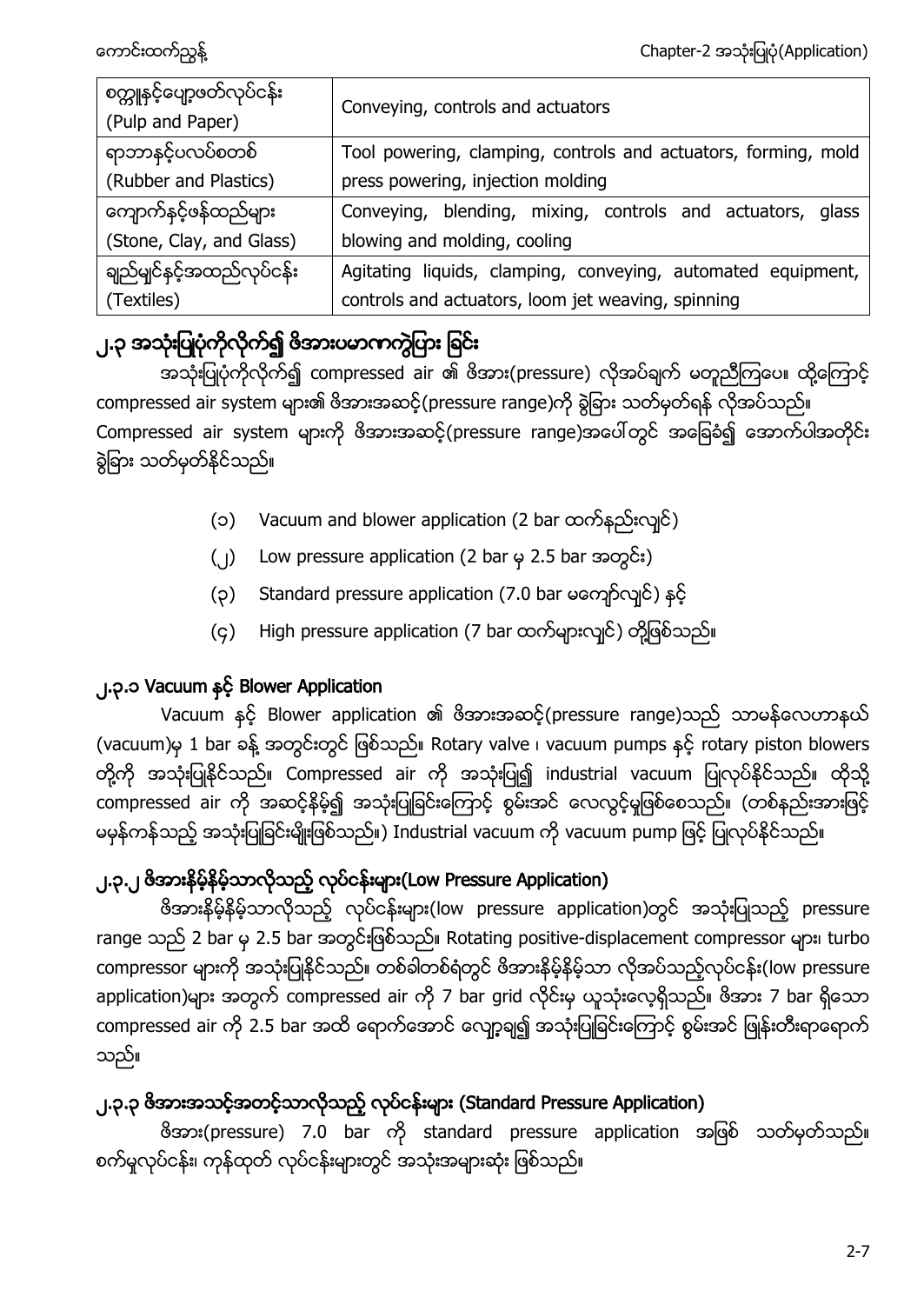# ၂.၃.၄ <sup>8</sup>အားမြင့်မြင့်ရရန်လိုသည့် လုပ်ငန်းများ (High Pressure Application)

Oscillating positive-displacement compressor များဖြစ်ကြသော piston compressor များ နှင့် membrane compressor များကို အများဆုံး အသုံးပြုကြသည်။



High pressure air အမြောက်အများ လိုအပ်လျင် radial turbo compressor ကို အသုံးပြုကြသည်။ Positive displacement compressor များသည် လေထုထည်(air လျော့နည်းအောင်ပြုလုပ်ခြင်းဖြင့် volume)ကို ဖိအား (pressure) များစေသည်။ Dynamic compressor များသည် လေ၏ velocity ကို မြန်စေသည်။ ထိုနောက် air velocity ကိုလျော့ချပြီး <sup>ဖွဲ</sup>အား(pressure)များအောင် ပြုလုပ်ခြင်း ဖြစ်သည်။ I

# ၂.၄ Compressed Air မောင်းရန်အတွက် နှစ်စဉ်ကုန်ကျစရိတ်

|                                                                               | . .                                                                                |                       |                       |  |  |  |
|-------------------------------------------------------------------------------|------------------------------------------------------------------------------------|-----------------------|-----------------------|--|--|--|
| Compressed air မောင်းရန်အတွက် လျပ်စစ်ဓာတ်အားခ နစ်စဉ်ကုန်ကျငွေ(အမေရိကန်ဒေါ်လာ) |                                                                                    |                       |                       |  |  |  |
|                                                                               | တစ်နစ်လျင်မောင်းသည့်နာရီပေါင်း(တစ်ဆိုင်းလျင်ရနာရီ)၊လျပ်စစ်ဓာတ်အားခ 10cent/kWh နန်း |                       |                       |  |  |  |
| Power                                                                         | (၁)ဆိုင်း (2,250 Hrs)                                                              | (၂)ဆိုင်း (4,250 Hrs) | (၃)ဆိုင်း (8,400 Hrs) |  |  |  |
| 10 HP                                                                         | \$1,720                                                                            | \$3,250               | \$6,430               |  |  |  |
| 15 HP                                                                         | \$2,580                                                                            | \$4,880               | \$9,640               |  |  |  |
| 25 HP                                                                         | \$4,300                                                                            | \$8,130               | \$16,060              |  |  |  |
| 50 HP                                                                         | \$8,600                                                                            | \$17,260              | \$32,130              |  |  |  |
| 100 HP                                                                        | \$17,120                                                                           | \$32,330              | \$63,900              |  |  |  |
|                                                                               |                                                                                    |                       |                       |  |  |  |

ဉပမာ မြင်းကောင်ရေ 100 HP အားရှိသော compressor ကို တစ်နေ့လျင် (၈)နာရီနူန်းဖြင့် တစ်နစ်အတွင်း နာရီ(၂၂၅၀)ဟေင်းလျင် တစ်နှစ်စာအတွက် ကုန်ကျမည့်လျပ်စစ်ဓာတ်အားခသည် အမေရိကန်ဒေါ် လာ(၁၇၁၂၀) ဖြစ်သည်။

# ၂.၅ Compressed Air အဲ၊ အားသာချက်များ

# (က) လွယ်ကူစွာသယ်ဆောင်နိုင်ခြင်း(Easily Transported)

လေကို လိုသလောက် ရရှိနိုင်သောကြောင့် သုံးပြီးသည့်လေများကို ပြန်သယ်ဆောင်ရန် မလိုအပ်ပေ။ ထို့ကြောင့် compressed air system များတွင် return line ထားရန်မလိုပဲ hydraulic system များတွင် return line ထားရှိရန် လိုအပ်သည်။ Compressed air ကို အလွန်ဝေးသည့်နေရာသို့ ရောက်အောင် ပိုက် လိုင်းများဖြင့် ပို့ပေးနိုင်သည်။ Compressed air ထုတ်သည့်နေရာ(generation station) သို့မဟုတ် compressor မှ အသုံးပြုမည့် နေရာဆီသို့ ရောက်အောင် သင့်လျော်သည့် ပိုက်အမျိုးအစားကို အသုံးပြု၍ ဖိအား(pressure) မကျဆင်းစေပဲ ပို့ပေးနိုင်သည်။

(ခ) လွယ်ကူစွာသိုလှောင်ထားနိုင်ခြင်း(Easily Stored) င်စကား<br>Compressed air ကို tank ထဲထည့်၍ သိုလှောင်ထားနိုင်သည်။ လူနာများ၊ ရေငုပ်သမားများ အတွက် ဆလင်ဒါထဲတွင် ထည့်၍ သယ်ဆောင်သွား နိုင်သည်။

# (ဂ) မြောက်သွေ့ ခြင်း နှင့် သန့်ရှင်းခြင်း(Clean and Dry)

Compressed air သည် hydraulic နှင့် တခြား mechanical drive များထက်စာလျင် ပို၍ သန့်ရှင်းသည် ဟုဆိုနိုင်သည်။ အလိုရှိသည့် ခြောက်သွေ့မှု(dryness) အဆင့်သို့ ရောက်အောင် ပြုလုပ်နိုင်သည်။ စား သောက်ကုန်လုပ်ငန်း(food industry)၊ ဆေးဝါးလုပ်ငန်းစသည် တို့တွင် အလွန်သန့်ရှင်း ခြောက်သွေ့သည့် compressed air ရရန်လိုသည်။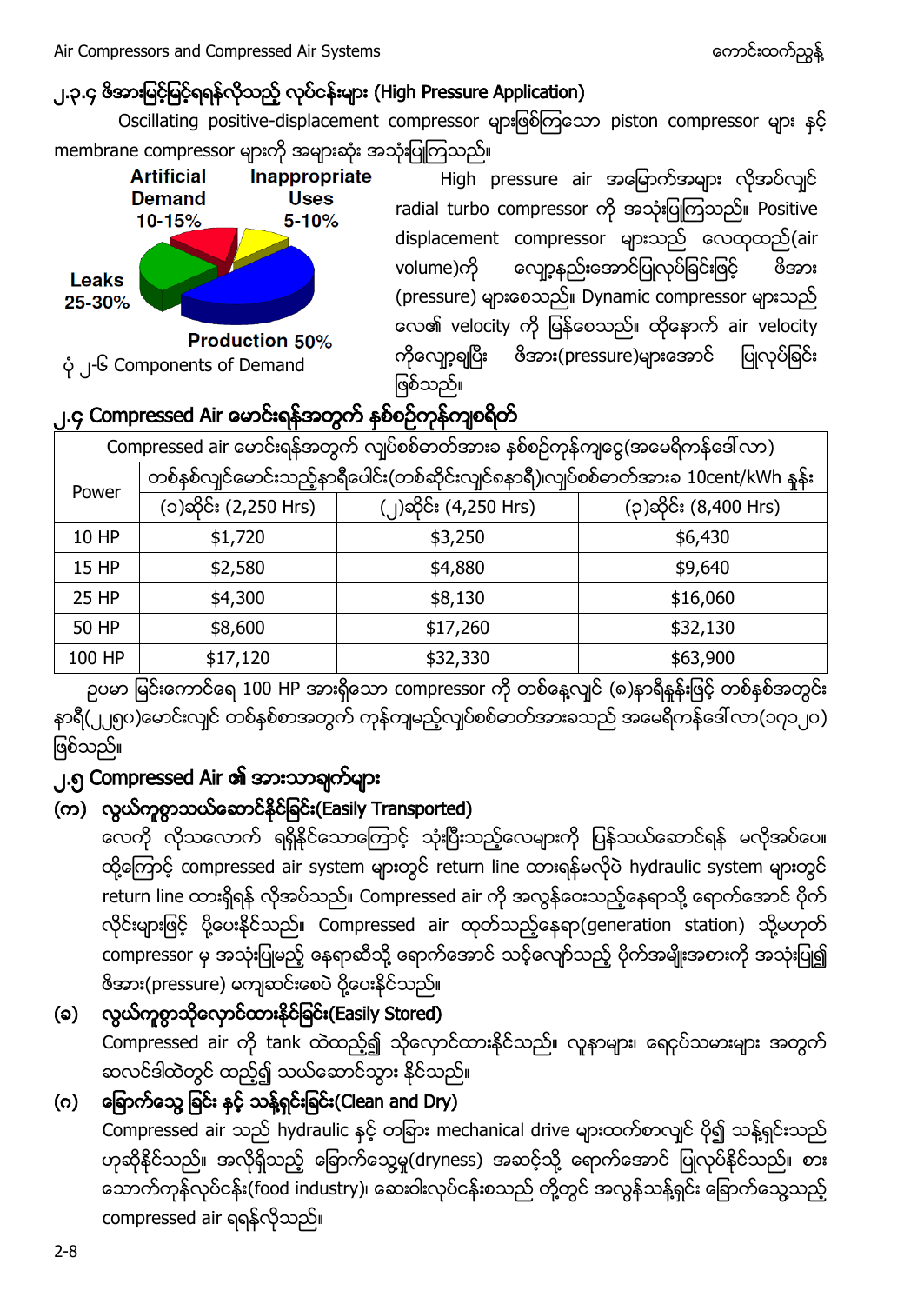# (ဃ) အလေးရှိန်ပေ့ါပါး ခြင်း(Lightweight)

Compressed air ဖြင့် မောင်းသည့်ကိရိယာ(pneumatic device)များ၏ အလေးချိန်သည် hydraulic drive သို့မဟုတ် mechanical drive ဖြင့်မောင်းသည် ကိရိယာများထက် ပို၍ ပေ့ါပါးကြသည်။

## (c) တေး အန္တရာယ်ကင်းဝေးခြင်း(Safe to Use)

Compressed air များသည် အပူရှိန် အလွန်မြင့်သည့် လုပ်ငန်းစွင် နှင့် အပူရှိန် အတက်အကျများသော လုပ်ငန်းခွင်များအတွက် အလွန်သင့်လျော်သည်။ သံရည်ကျိုစက်များ၊မီးဖိုကြီးများ အတွင်း၌ compressed air ကို အသုံးပြုနိုင်သည်။ Forge press များနှင့် blast furnace door များကို ဖွင့်ရန် အသုံးပြုကြသည်။ Pneumatic system ရှိ အစိတ်အပိုင်းများ(components)သည် တိုက်စားမှု(wear) နည်းသောကြောင့် သက်တမ်းကြာရှည်ခံသည်။ ပျက်စီးမှုနန်း(failure rate) နည်းသည်။

### (စ) မတော်တဆထိခိုက်မှုနည်းခြင်း(Accident-Proof)

Pneumatic element များသည် အလွန်အန္တရာယ်များသည့်နေရာများ၊ မီးလောင်လွယ်သည့်နေရာများ (air craft hanger)၊ ပေါက်ကွဲလွယ်သည့်နေရာများ(oil and gas) နှင့် လျှပ်စစ်ဗို့အားအလွန်မြင့်သည့် နေရာများ(high voltage)အတွက် အသင့်လျော်ဆုံးဖြစ်သည်။

## (ဆ) စီးပွားရေးအရ တွက်ရြေကိုက်ခြင်း(Rational and Economical)

Compressed air ကို ထုတ်လုပ်ရန်အတွက် ကုန်ကျစရိတ်များသော်လည်း pneumatics component များသည် hydraulics component များထက်စာလျင် ဈေးသက်သာသည်။ Hydraulics ကဲ့သို့ ဆီ(hydraulics oil) လဲလှယ်ပေးရန် မလိုအပ်ပေ။ ထို့ကြောင့် hydraulics စက်များနှင့်စာလျင် ရပ်နားရန် မလိုအပ်သောကြောင့် အလုပ် လုပ်နိုင်ချိန် ပိုများသည်။ ပြုပြင် ထိန်းသိမ်းမှုလည်း နည်းသည်။

# $( \alpha )$  ရိုးရှင်းခြင်း $($ Simple $)$

. ... —<br>Pneumatics component များ၏ ဒီဇိုင်းနှင့် အလုပ်လုပ်ပုံသည် အလွန်ရိုးရှင်းသည်။ တည်ငြိမ်(robust) သည်။ ချွတ်ယွင်း ပျက်စီးခြင်း(malfunction) ဖြစ်ရန် ခဲယဉ်းသည်။ အလွယ်တကူ တပ်ဆင်နိုင်သည်။ အရိန် အနည်းငယ်အတွင်း လျင်မြန်စွာ တပ်ဆင်နိုင်သည်။

## (ဈ) Overload မဖြစ်နိုင်ခြင်း(Overload-Proof)

Compressed air equipment များနှင့် pneumatic equipment များသည် overload ဖြစ်နိုင်သော်လည်း ထိခိုက်ပျက်စီးခြင်း မဖြစ်နိုင်ပေ။ ထို့ကြောင့် overload-proof ဟု ပြောလေ့ရှိသည်။ ဖိအားကျဆင်းမှု များလျင် equipment များ ကောင်းစွာ အလုပ်မလုပ်ခြင်းသာ ဖြစ်နိုင်သည်။ ဘေးအန္တရာယ် လုံးဝမဖြစ်နိုင်။

# (ည) လျင်မြန်စွာ အလုပ်ပြီးမြောက်နိုင်ခြင်း(Fast Work Medium) (

ာ သိုလ် သို့ သို့ သို့ သို့ သို့<br>Compressed air များ၏ လေစီးနှန်း(flow speed) အလွန် လျင်မြန်ခြင်းကြောင့် အချိန်တိုအတွင်း အလုပ်များစွာကို လျင်မြန်စွာ ပြီးမြောက်စေ နိုင်သည်။ အလွန် တိုတောင်းသော အချိန်အနည်းငယ်အတွင်း စွမ်းအင်(energy)မှ အလုပ်(work)သို့ ပြောင်းပေးနိုင်စွမ်း ရှိသည်။ Compressed air သည် တစ်စက္ကန့်လျင်မီတာ(၂၀)နှန်းဖြင့် စီးသွားနိုင်သည်။ Hydraulic သည် တစ်စက္ကန့်လျင်(၅)မီတာနှန်းဖြင့်သာ စီးသွားနိုင်သည်။ Pneumatic ဆလင်ဒါ(cylinder)များ၏ linear piston speed သည် 15m/s အထိ ဖြစ်နိုင်သည်။ Signal processing လုပ်ငန်းများတွင် control လုပ်နိုင်သည့် အမြင့်ဆုံးမြန်နှုန်း(speed) သည် 30m/s မှ 70m/s အတွင်း ဖြစ်သည်။ ဖိအား(pressure) 1 bar သည်ပင် signal speed 200 m/s မှ 300 m/s အထိ ရနိုင်သည်။

# (ဋ) လိုသလိုပြောင်းနိုင်ခြင်း(Fully Adjustable)

မြန်နှုန်း(speed) နှင့် သက်ရောက်သည့်အား(force)ကို လိုသလိုပြောင်းလဲနိုင်သည်။ Linear နှင့် rotary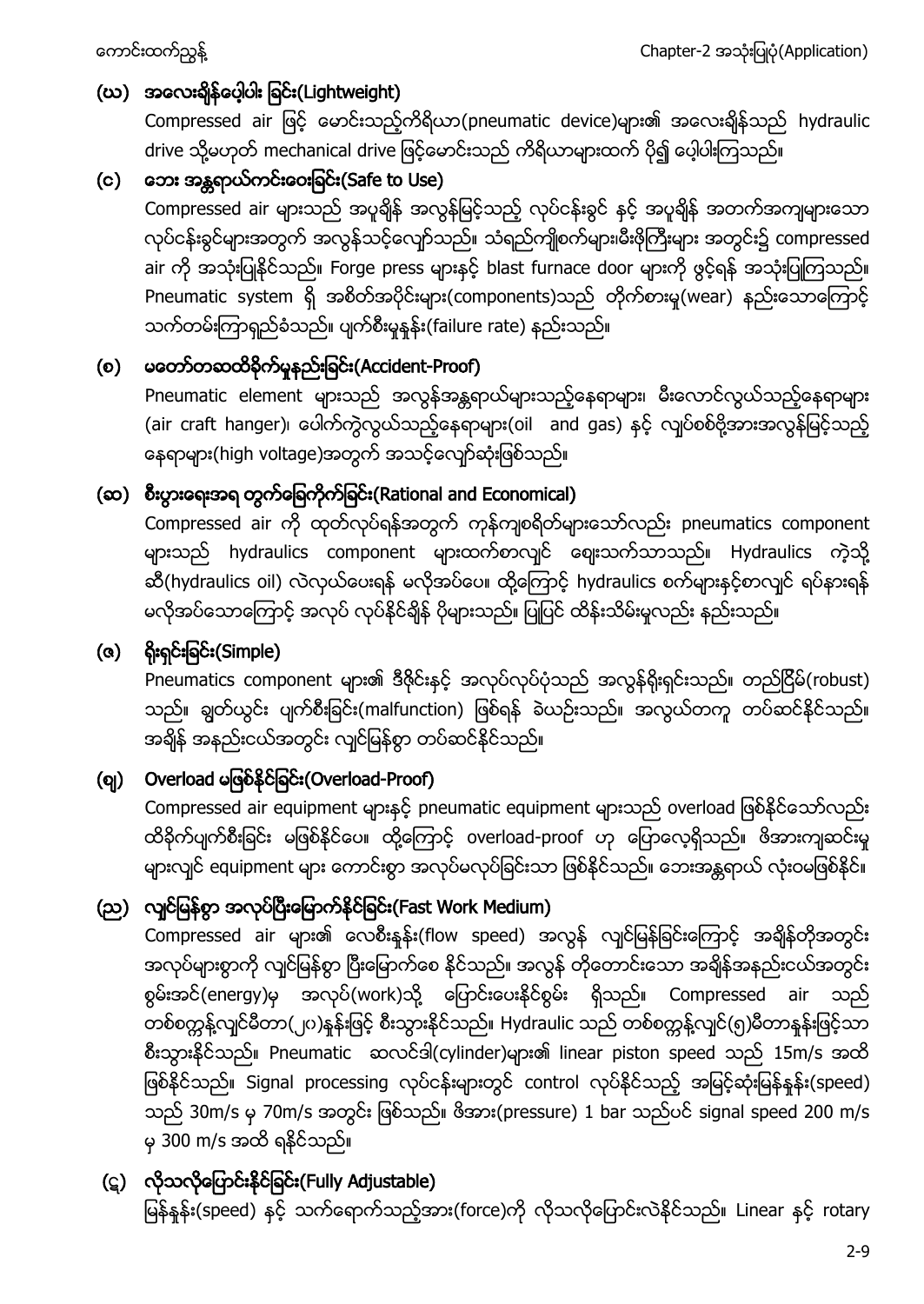movement ၊ အား(force) ၊ torque စသည်တို့ကို လိုသလို ချက်ချင်းပြောင်းယူနိုင်သည်။

|  |  |  | ၂.၆ အထွေထွေလုပ်ငန်းသုံးကိရိယာများ(Tools)အတွက် ခန့်မှန်းခြေ လိုအပ်သော လေပမာက |  |
|--|--|--|-----------------------------------------------------------------------------|--|
|  |  |  |                                                                             |  |

|                         | အရွယ်အစား -                                   | လိုအပ်သောဇိအား | လိုအပ်သောလေပမာက       |  |
|-------------------------|-----------------------------------------------|----------------|-----------------------|--|
| ကိရိယာအမျိုးအမည်        | အမျိုးအစား                                    | [Air pressure  | [Air consumed (scfm)] |  |
| [Tools or equipment]    | [Size or type]                                | $(psi)$ ]      |                       |  |
| <b>Hoists</b>           | 1 ton                                         | $70 - 100$     | 1                     |  |
| Blow guns               |                                               | $70 - 90$      | 3                     |  |
| Bus or truck lifts      | 14,000-lb cap                                 | $70 - 90$      | 10                    |  |
| Car lifts               | 8,000-lb cap                                  | $70 - 90$      | 6                     |  |
| Car rockers             |                                               | $70 - 90$      | 6                     |  |
| Drills, rotary          | $1/4$ -in cap                                 | $70 - 90$      | $20 - 90$             |  |
| Engine, cleaning        |                                               | $70 - 90$      | 5                     |  |
| Grease guns             |                                               | $70 - 90$      | 4                     |  |
| Grinders                | 8"-in wheel                                   | $70 - 90$      | 50                    |  |
| Grinders                | 6"-in wheel                                   | $70 - 90$      | 20                    |  |
| Paint sprayers          | Production gun                                | $40 - 70$      | 20                    |  |
| Spring oilers           |                                               | $40 - 70$      | $\overline{4}$        |  |
| Paint sprayers          | Small hand                                    | $70 - 90$      | $2 - 7$               |  |
| <b>Riveters</b>         | Small to large                                | $70 - 90$      | $10 - 35$             |  |
| Drills, piston          | $1/2$ -in cap, 3-in cap                       | $70 - 90$      | $50 - 110$            |  |
| Spark plug cleaners     | Reach 36-45                                   | $70 - 90$      | 5                     |  |
| Carving tools           |                                               | $70 - 90$      | $10 - 15$             |  |
| Rotary sanders          |                                               | $70 - 90$      | 50                    |  |
| Rotary sanders          |                                               | $70 - 90$      | 30                    |  |
| Tire changers           |                                               | $70 - 90$      | $\mathbf{1}$          |  |
| Tire inflaters          |                                               | $70 - 90$      | $1^{1/2}$             |  |
| Tire spreaders          |                                               | $70 - 90$      | $\mathbf{1}$          |  |
| Valve grinders          |                                               | $70 - 90$      | $\overline{2}$        |  |
| Air hammers             | Light to heavy                                | $70 - 90$      | $30 - 40$             |  |
| Sand hammers            |                                               | $70 - 90$      | $25 - 40$             |  |
| Nut setters and runners | $^{1}/_{4}$ -in cap to $^{3}/_{4}$ -in<br>cap |                | $20 - 30$             |  |
| Impact                  | Small to large                                | $70 - 90$      | $4 - 10$              |  |
| wrenches/screwdrivers   |                                               |                |                       |  |
| Air bushings            | Small to large                                | $80 - 90$      | $4 - 10$              |  |
| Pneumatic doors         |                                               | $40 - 90$      | 2                     |  |
| File and burr tools     |                                               | $70 - 90$      | 20                    |  |